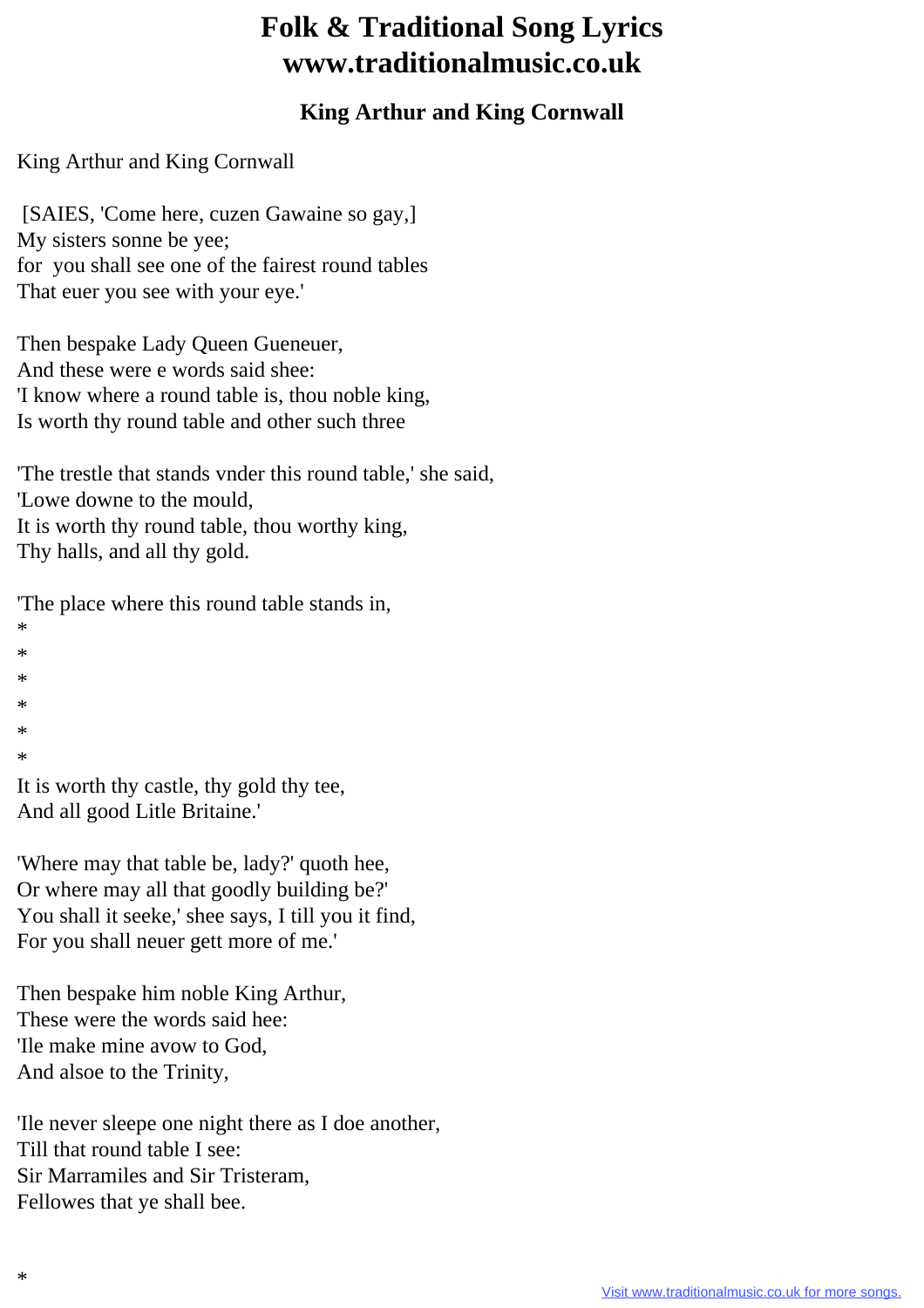\* \* \* \* \* \* \* \* \* \* \* 'Weele be clad in palmers weede,

Fine palmers we will bee;

'There is noe outlandish man will vs abide, Nor will vs come nye.' Then they riuied east and they riued west, In many a strange country.

Then they tranckled a litle further, They saw a battle new sett: 'Now, by my faith,' saies noble King Arthur, \*  $\ast$ \*  $*$  well  $*$ 

But when he cam to this  $* * c *$ And to the palace gate, Soe ready was ther a proud porter, And met him soone therat.

Shooes of gold the porter had on, And all his other rayment was vnto the same: 'Now, by my faith,' saies noble King Arthur, 'Yonder is a minion swaine.'

Then bespake noble King Arthur, These were the words says hee 'Come hither, thou proud porter, I pray thee come hither to me.

'I haue two poore rings of my finger, The better of them Ile giue to thee; Tell who may be lord of this castle,' he sayes, 'Or who is lord in this cuntry?'

'Cornewall King,' the porter sayes, 'There is none soe rich as hee;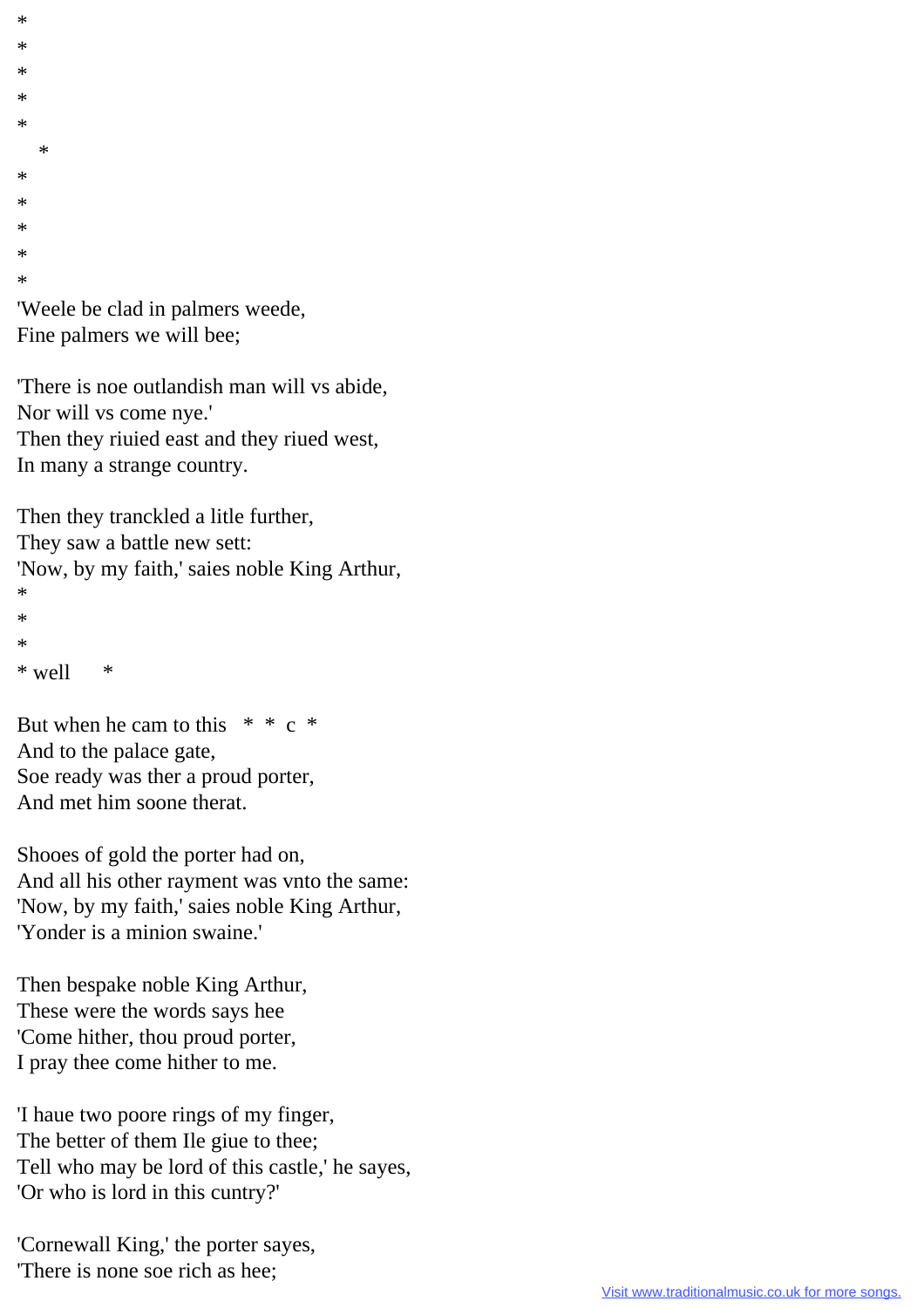Neither in christendome, nor yet in heathennest, None hath soe much gold as he.'

And then bespake him noble King Arthur, These were the words sayes hee: 'I haue two poore rings of my finger, The better of them Ile giue thee, If thou wilt greete him well, Cornewall King, And greete him well from me.

'Pray him for one nights lodging and two meales meate, For his love that dyed vppon a tree; Of one ghiesting and two meales meate, For his loue that dyed vppon a tree.

'Of one ghesting, Of two meales meate, For his love that was of virgin borne, And in the morning that we may scape away. Either without scath or scorne.'

Then forth is gone this proud porter, As fast as he cold hye, And when he came befor Cornewall King, He kneeled downe on his knee.

Sayes, 'I haue beene porter-man, at thy gate. This thirty winter and three

\* \* \* \* \* \* \* \* \* \* \* \*

\* \* \* \* \* \* \* \* \*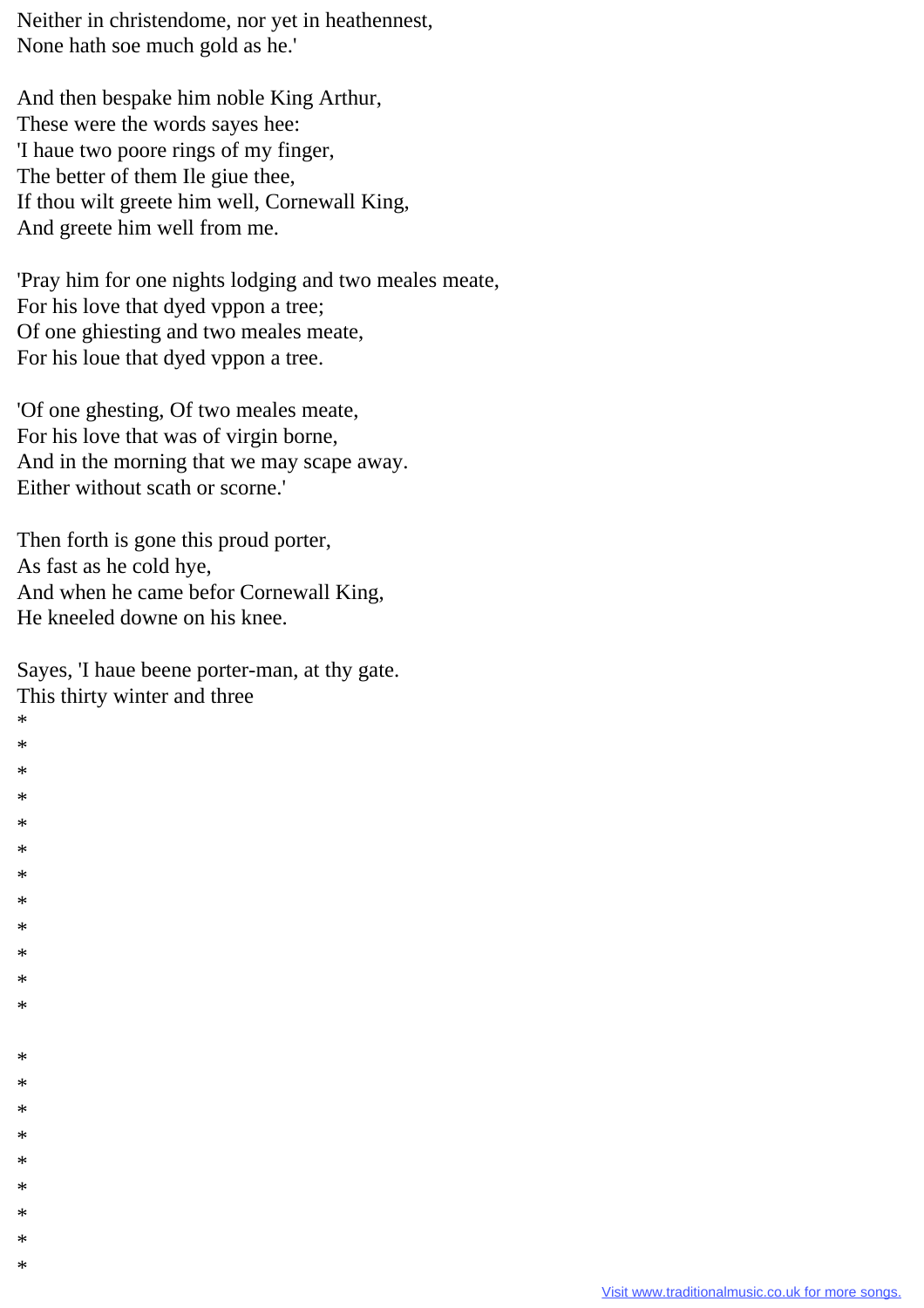Our Lady was borne; then thought Cornewall King These palmers had beene in Brittaine.

Then bespake him Cornwall King, These were the words he said there; 'Did you euer know a comely king, His name was King Arthur?'

\* \* \*

And then bespake him noble King Arthur, These were the words said hee: 'I doe not know that comly king, But once my selfe I did him see.' Then bespake Cornwall King againe, These were the words said he:

Sayes, 'Seuen Yeere I was clad and fed, In Litle Brittaine, in a bower; I had a daughter by King Arthurs wife, That now is called my flower; For King Arthur, that kindly cockward, Hath none such in his bower.

'For I durst sweare, and sane my othe, That same lady soe bright, That a man that were laid on his death bed Wold open his eyes on her to hane sight.' 'Now, by my faith,' sayes noble King Arthur, 'And that's a full faire wight!'

And then bespake Cornewall [King] againe, And these were the words he said: 'Come hither, fiue or three of my knights, And feitch me downe my steed; King Arthur, that foule cockeward, Hath none such, if he had need.

'For I can ryde him as far on a day As King Arthur can doe any of his on three; And is it not a pleasure for a king When he shall ryde forth on his iourney?

'For the eyes that beene in his head, They glister as doth the gleed.' 'Now, by my faith,' says noble King Arthur, 'That is a well faire steed.'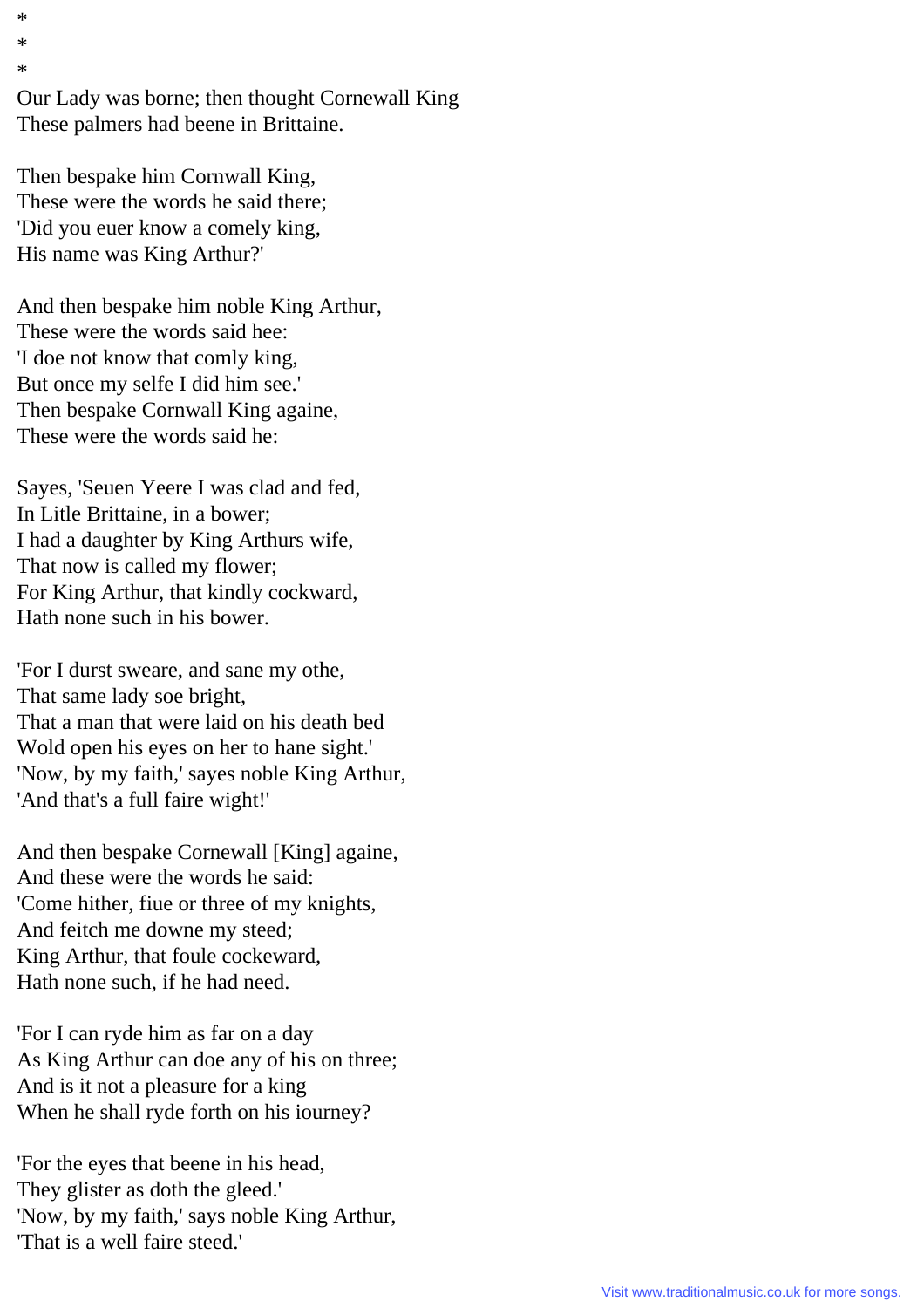```
\ast\ast\ast\ast\ast\ast\ast\ast\ast\ast\ast\star\ast\ast\ast\ast\ast\ast\ast\ast\ast\ast\ast\ast'Nobody say *
\ast\ast\astBut one that's learned to speake.'
```
Then King Arthur to his bed was brought, A greeiued man was hee; And soe were all his fellowes with him, From him they thought neuer to flee.

Then take they did that lodly groome, And under the rub-chadler closed was hee, And he was set by King Arthurs bed-side, To heere theire talke and theire comunye

That he might come forth, and make proclamation, Long before it was day; It was more for King Cornwalls pleasure, Then it was for King Arthurs pay.

And when King Arthur in his bed was laid,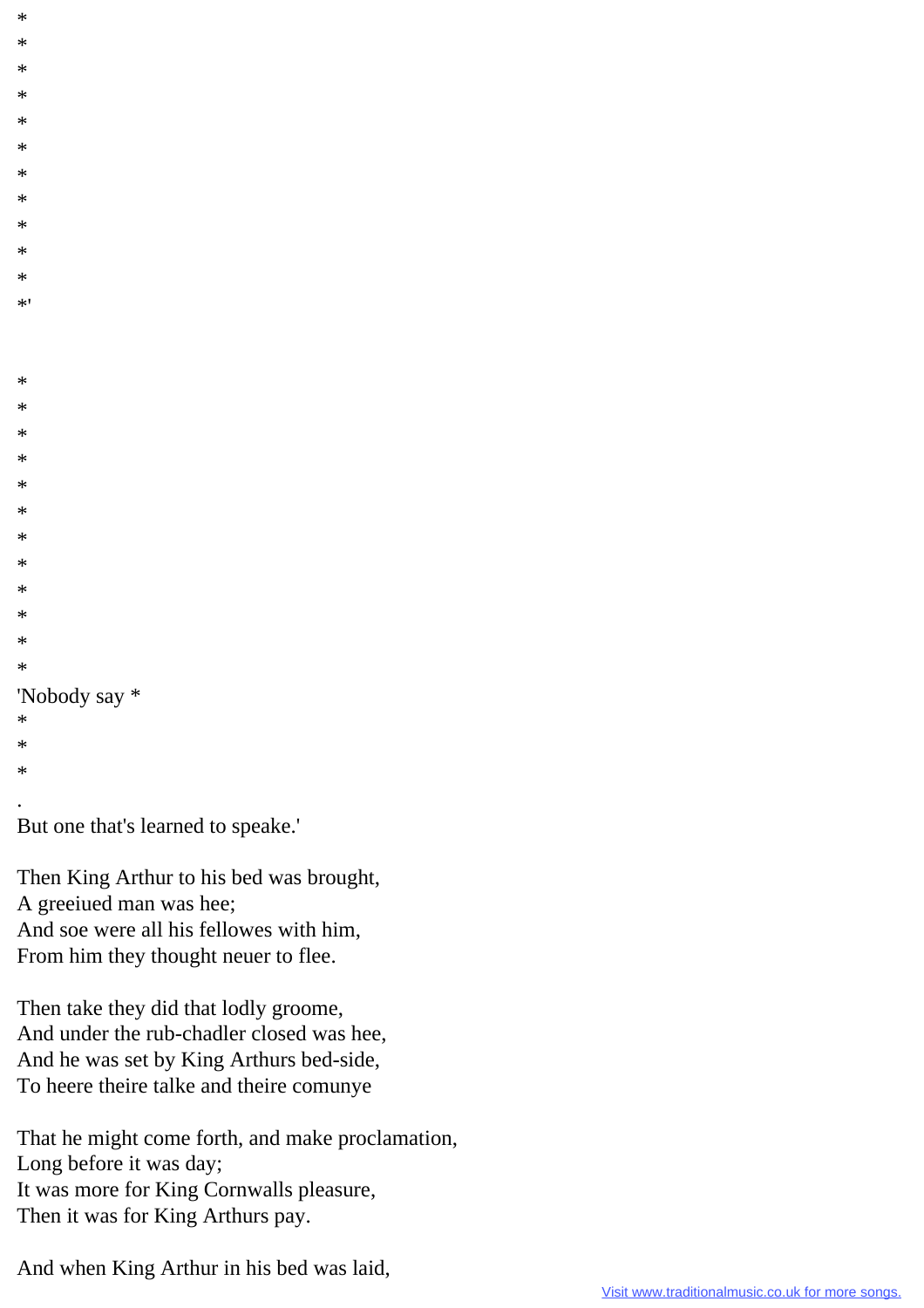These were the words said hee: 'Ile make mine avow to God, And alsoe to the Trinity, That Ile be the bane of Cornwall Kinge, Litle Brittaine or euer I see!'

'It is an vnaduised vow,' saies Gawaine the gay 'As ever king hard make I; But wee that beene fiue christian men, Of the christen faith are wee, And we shall fight against anoynted king And all his armorie.'

And then bespake him noble Arthur, And these were the words said he: 'Why, if thou be afraid, Sir Gawaine the gay, Goe home, and drinke wine in thine owne country.'

And then bespake Sir Gawaine the gay, And these were the words said hee: 'Nay, seeing you have made such a hearty vow, Heere another vow make will I

The make mine avow to God, And alsoe to the Trinity, That I will haue yonder faire lady To Litle Brittaine with mee.

The hose her hourly to my heart, And with her Ile worke my will;'

يو  $\ast$  $\ast$ يلا يلا  $\ast$ يلا  $\ast$  $\ast$  $\ast$  $\ast$  $\ast$ 

 $\ast$  $\ast$  $\ast$  $\ast$  $\ast$  $\ast$ 

| Visit www.traditionalmusic.co.uk for more songs. |
|--------------------------------------------------|
|                                                  |
|                                                  |
|                                                  |
|                                                  |
|                                                  |
|                                                  |
|                                                  |
|                                                  |
|                                                  |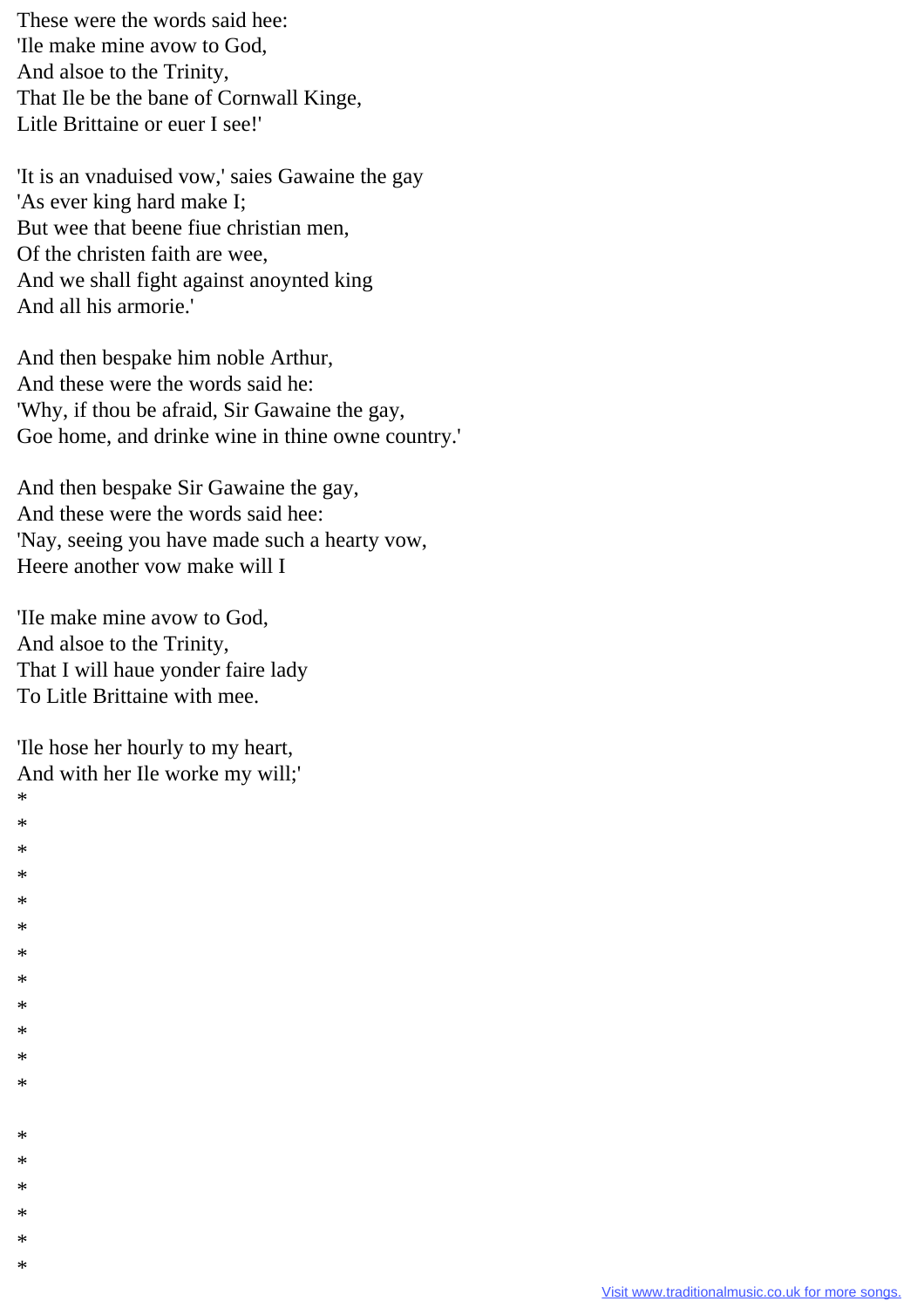These were the words sayd hee. Befor I wold wrestle with yonder feend, It is better be drowned in the sea.'

And then bespake Sir Bredbeddle, And these were the words said he: 'Why, I will wrestle with yon lodly feend, God, my gouernor thou wilt bee!'

Then bespake him noble Arthur, And these were the words said he: 'What weapons wilt thou haue, thou gentle knight? I pray thee tell to me.'

He sayes, 'Collen brand Ile haue in my hand, And a Millaine knife fast by me knee, And a Danish axe fast in my hands, That a sure weapon I thinke wilbe.'

Then with his Collen brand that he had in his hand The bunge of that rub-chandler he burst in three; With that start out a lodly feend, With seuen heads, and one body.

The fyer towards the element flew, Out of his mouth, where was great plentie; The knight stoode in the middle and fought, That it was great ioy to see.

Till his Collaine brand brake in his hand, And his Millaine knife burst on his knee, And then the Danish axe burst in his hand first, That a sur weapon he thought shold be.

But now is the knight left without any weapons, And alacke! it was the more pitty But a surer weapon then he had one, Had neuer lord in Christentye; And all was but one litle booke, He found it by the side of the sea.

He found it at the seaside, Wrucked upp in a floode; Our Lord had written it with his hands, And sealed it with his bloode.

\* \* \* \* \*

'That thou doe not a ...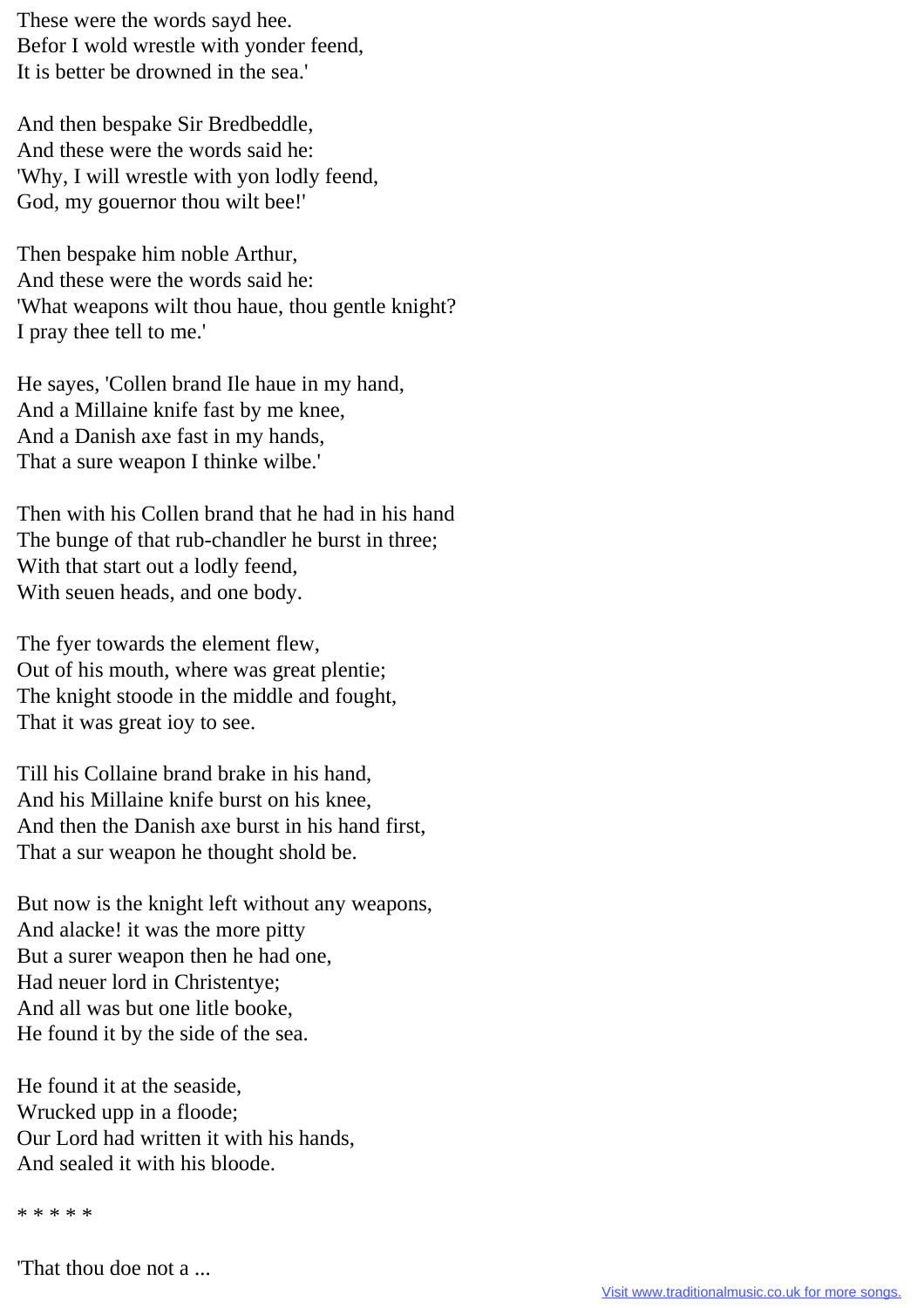But ly still in that wall of stone, Till I bane beene with noble King Arthur, And told him what I haue done.'

And when he came to the kings chamber, He cold of his curtesie: Says, 'Sleepe you, wake you, noble King Arthur? And euer Iesus waken yee!'

'Nay, I am not sleeping, I am waking,' These were the words said hee; 'Ffor thee I haue card; how hast thou fared? 0 gentle knight, let me see.'

The knight wrought the king his booke, Bad him behold, reede and see; And euer he found it on the backside of tbw leafe As noble Arthur wold wish it to be.

And then bespake him King Arthur, 'Alas! thow gentle knight, how may this be, That I might see him in the same licknesse That he stood vnto, thee?'

And then bespake him the Greene Knight, These were the words said hee: 'If youle stand stifly in the battell strong-, For I haue won all the victory.'

Then bespake him the king againe, And these were the words said hee: 'If wee stand not stifly in this battell strong. Wee are worthy to be hanged all on a ttree.'

Then bespake him the Greene Knight, These were the words said he: Saies, 'I doe coniure thee, thou fowle feend, In the same licknesse thou stood vnto mee.'

With that start out a lodly feend, With seuen heads, and one body; The fier towards the element flaugh, Out of his mouth, where was great plenty

The knight stood in the middle p. \* \* \*

- . \*
- \*
- \*
- \*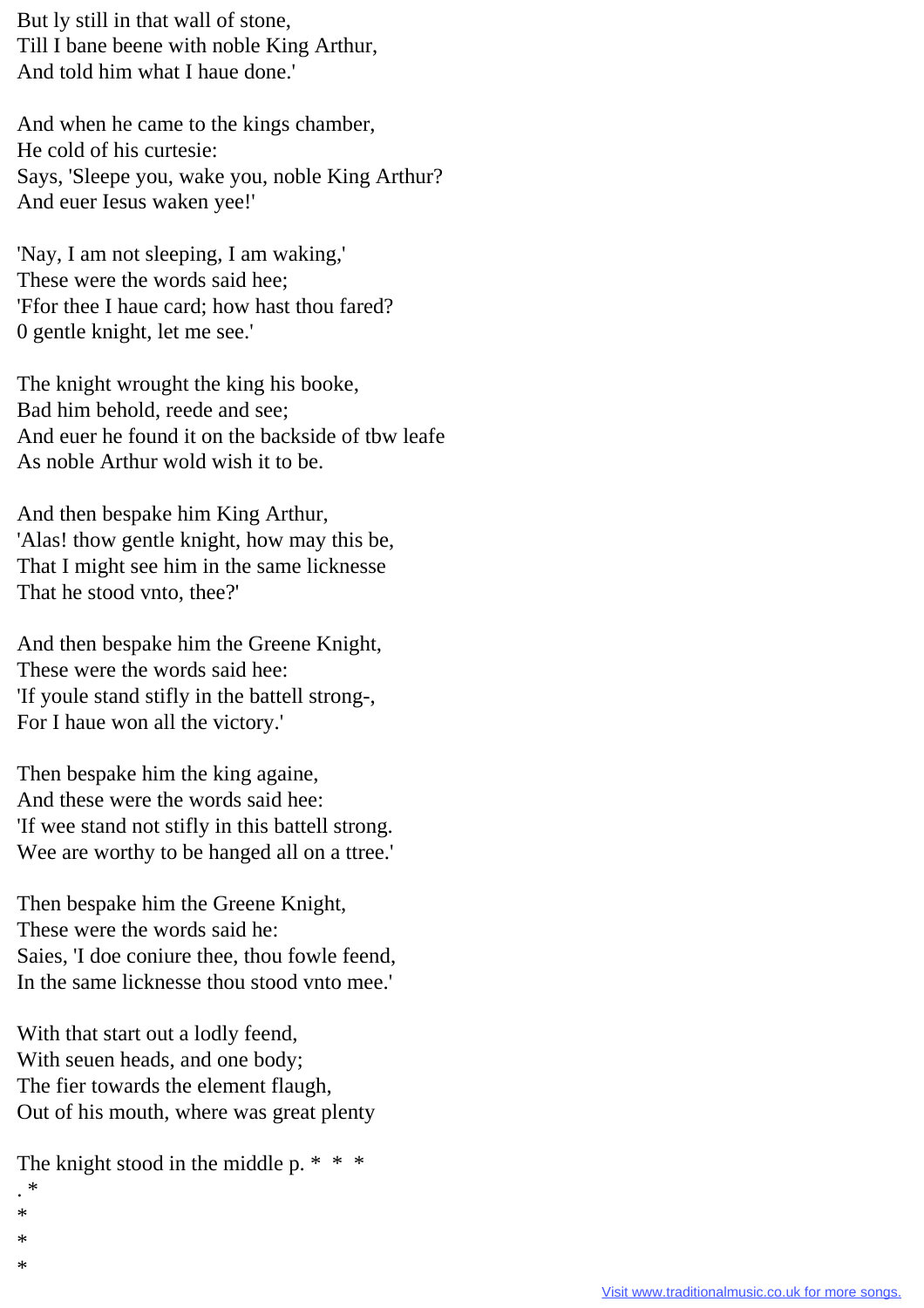| $\ast$                            |  |
|-----------------------------------|--|
| $\ast$                            |  |
| $\cdot$ $*$                       |  |
| $\ast$                            |  |
| $\ast$                            |  |
| $\ast$                            |  |
| $\ast$                            |  |
| $\ast$                            |  |
| $\cdot$                           |  |
| $\ast$                            |  |
| $\ast$                            |  |
| $\ast$                            |  |
| $\ast$                            |  |
| $\ast$                            |  |
|                                   |  |
| $\cdot$                           |  |
| $\ast$                            |  |
| $\ast$                            |  |
| $\ast$                            |  |
| $\ast$                            |  |
| $\ast$                            |  |
| $\cdot$ $*$                       |  |
| $\ast$                            |  |
| $\ast$                            |  |
| $\ast$                            |  |
| $\ast$                            |  |
| $\ast$                            |  |
| they stood the space of an houre, |  |
| I know not what they did.         |  |

And then bespake him the Greene Knight, And these were the words said he: Saith, 'I coniure thee, thou fowle feend, That thou feitch downe the steed that we see.'

And then forth is gone Burlow-beanie, As fast as he cold hie, And feitch he did that faire steed, And came againe by and by.

Then bespake him Sir Marramiles, And these were the words said hee: 'Riding of this steed, brother Bredbeddle, The mastery belongs to me.'

Marramiles tooke the steed to his hand, To ryd him he was full bold; He cold noe more make him goe Then a child of three yeere old.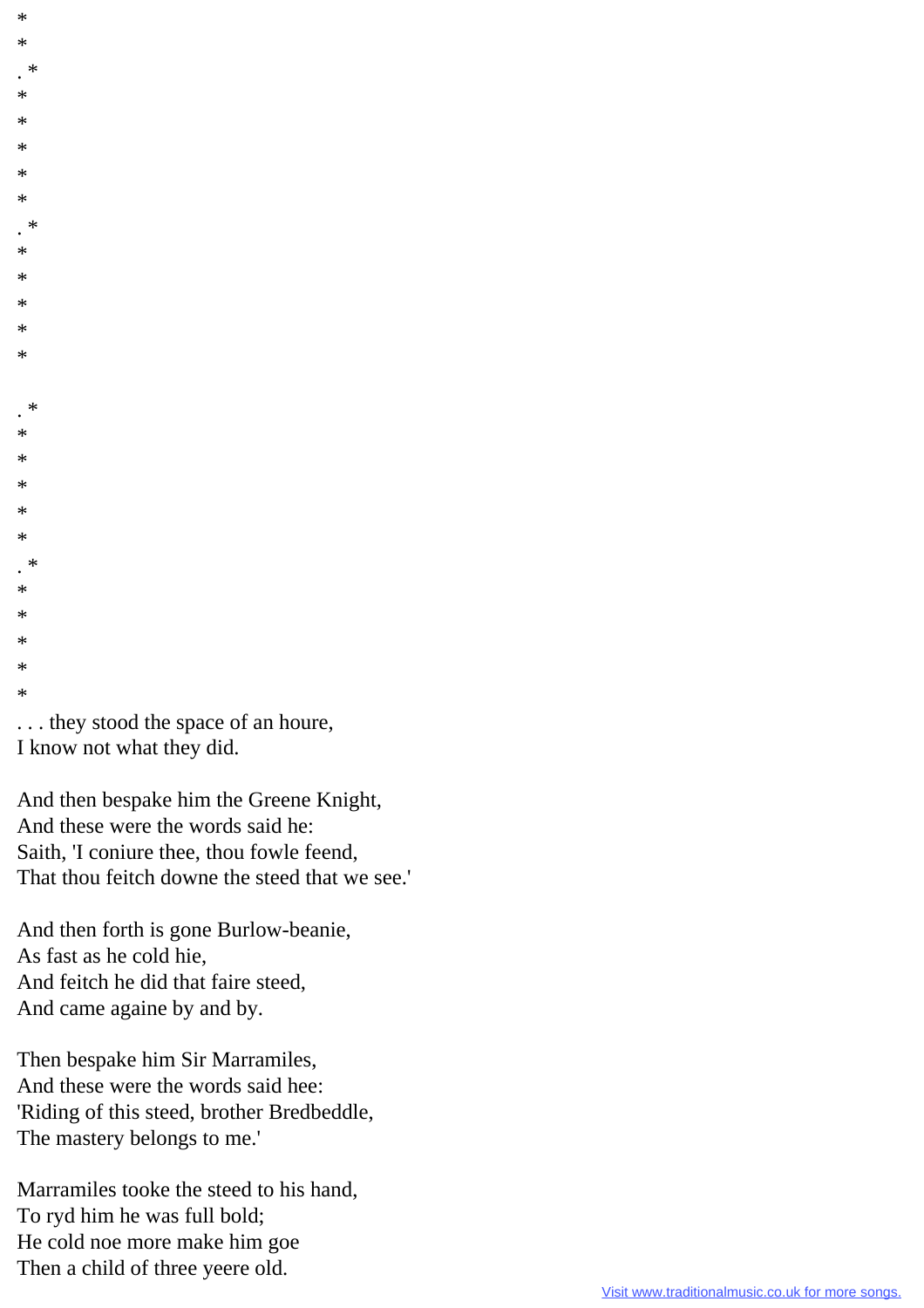He laid vppon him with heele and hand, With yard that was soe fell; 'Helpe! brother Bredbeddle,' says Marra, mile, For I thinke he be the devill of hell.

'Helpe! brother Bredbeddle,' says Marramile, 'Helpe! for Christs pittye for without thy help, brother Bredbeddle, He will neuer be rydden for me.'

Then bespake him Sir Bredbeddle, These were the words said he: 'I coniure thee, thou Burlow-beane, Thou tell me how this steed was riddin in his country.'

He saith, 'there is a gold wand Stands in King Cornwalls study windowe . . . . . .

'Let him take that wand in that window, And strike three strokes on that steed; And then he will spring forth of his hand As sparke doth out of gleede.'

And then bespake him the Greene Knight,

```
. . .
. . .
* * * * *
. . .
. . .
. . .
A lowd blast he may blow then.
```
And then bespake Sir Bredebeddle, To the feend these words said bee Says, 'I coniure thee, thou Burlow-beanie, The powder-box thou feitch me.'

Then forth is gone Barlow-beanie, As fast as he cold hie, And feich he did the powder-box, And came againe by and by.

Then Sir Tristeram tooke powder forth of that box,